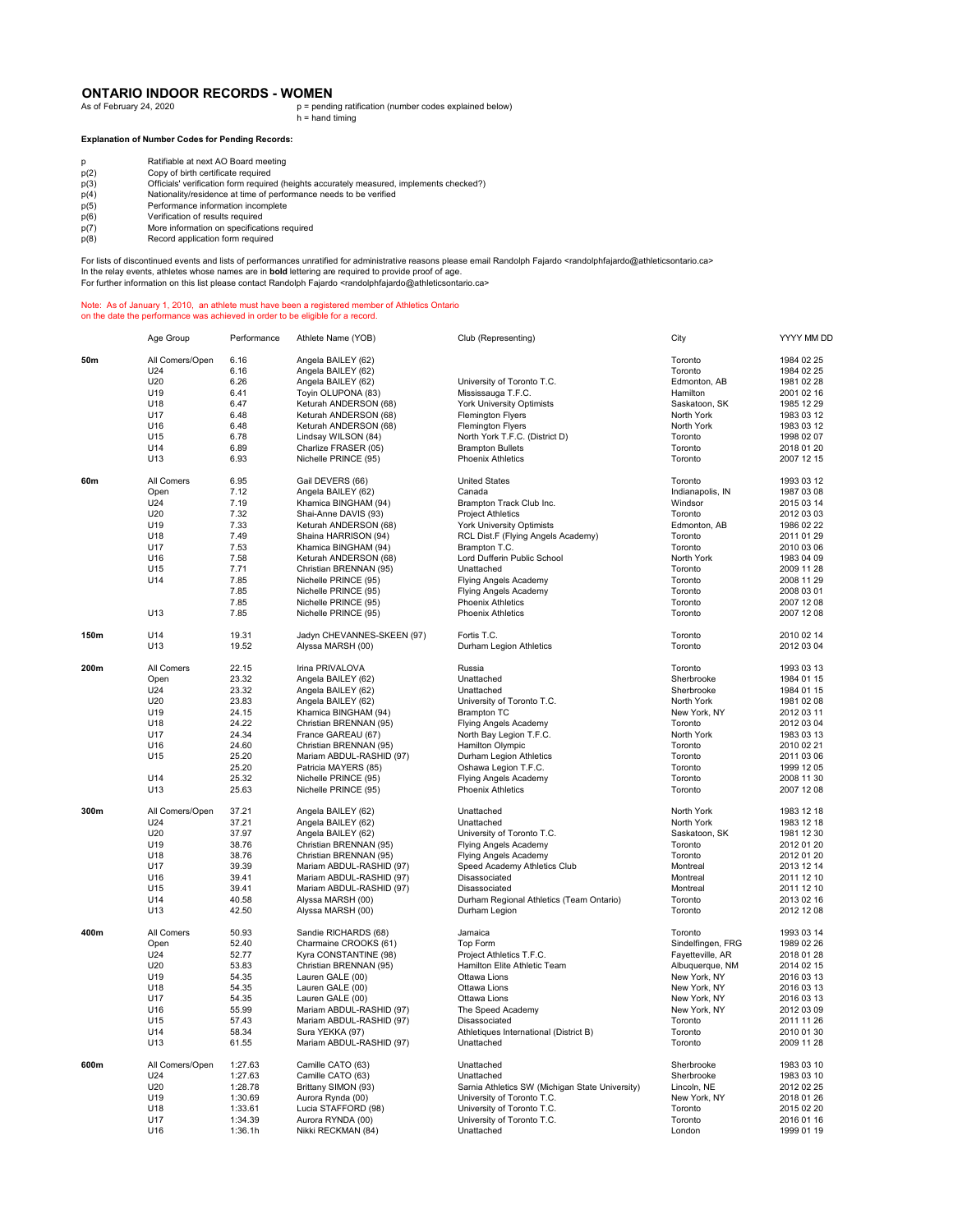|          | U15             | 1:39.69            | Mariam ABDUL-RASHID (97)                      | Disassociated                                                         | Montreal                        | 2011 12 10               |
|----------|-----------------|--------------------|-----------------------------------------------|-----------------------------------------------------------------------|---------------------------------|--------------------------|
|          | U14<br>U13      | 1:40.4h<br>1:50.07 | Shannon KENNEDY (92)<br>Sarah KLEEMOLA (94)   | <b>Etobicoke Huskies Striders</b><br>Niagara Olympic Club             | Toronto<br>Toronto              | 2005 12 17<br>2006 01 21 |
|          |                 |                    |                                               |                                                                       |                                 |                          |
| 800m     | All Comers      | 1:57.55            | Maria MUTOLA                                  | Mozambique                                                            | Toronto                         | 1993 03 14               |
|          | Open            | 1:59.87            | Jenna Rae WESTAWAY (94)                       | Speed River T.F.C.                                                    | Boston, MA                      | 2019 02 24               |
|          | U24             | 2:03.85            | Elizabeth WHELAN (93)                         | Unattached                                                            | Blacksburg, VA                  | 2015 02 28               |
|          | U20<br>U19      | 2:05.40<br>2:05.94 | Caitlin BAILEY (88)<br>Kailee SAWYER (97)     | Unattached<br>Laurel Creek T.F.C.                                     | Boston, MA<br>New York, NY      | 2007 03 03<br>2013 03 10 |
|          | U18             | 2:05.94            | Kailee SAWYER (97)                            | Laurel Creek T.F.C.                                                   | New York, NY                    | 2013 03 10               |
|          | U17             | 2:05.94            | Kailee SAWYER (97)                            | Laurel Creek T.F.C.                                                   | New York, NY                    | 2013 03 10               |
|          | U16             | 2:09.79            | Jocelyn CHAU (00)                             | University of Toronto T.C.                                            | Toronto                         | 2015 03 08               |
|          | U15             | 2:14.68            | Jocelyn CHAU (00)                             | University of Toronto T.C.                                            | Toronto                         | 2014 03 02               |
|          | U14             | 2:15.5h            | Sheila MEHARG (55)                            | North York T.F.C.                                                     | Toronto                         | 1967 02 04               |
|          | U13             | 2:15.5h            | Sheila MEHARG (55)                            | North York T.F.C.                                                     | Toronto                         | 1967 02 04               |
| 1000m    | All Comers/Open | 2:37.04            | Jenna Rae WESTAWAY (94)                       | Speed River T.F.C.                                                    | Boston, MA                      | 2019 02 08               |
|          | U24             | 2:42.21            | Lucia STAFFORD (98)                           | University of Toronto T.C.                                            | New York, NY                    | 2017 02 04               |
|          | U20             | 2:42.21            | Lucia STAFFORD (98)                           | University of Toronto T.C.                                            | New York, NY                    | 2017 02 04               |
|          | U19             | 2:49.54            | Kailee SAWYER (97)                            | Laurel Creek T.F.C.                                                   | Toronto                         | 2013 02 15               |
|          | U18<br>U17      | 2:49.54<br>2:49.54 | Kailee SAWYER (97)<br>Kailee SAWYER (97)      | Laurel Creek T.F.C.<br>Laurel Creek T.F.C.                            | Toronto<br>Toronto              | 2013 02 15<br>2013 02 15 |
|          | U16             | 2:54.93            | Kailee SAWYER (97)                            | Laurel Creek T.F.C.                                                   | Toronto                         | 2012 02 17               |
|          | U15             | 2:58.8             | Michelle BATHURST (68)                        | Southwestern Ontario Selects                                          | London                          | 1982 01 03               |
|          | U14             | 3:08.64            | Emily CARMICHAEL (97)                         | <b>Brockville Legion</b>                                              | Montreal, QC                    | 2010 12 11               |
|          | U13             | 3:11.28            | Chrissy DICKSON (74)                          | Kingston T.F.C.                                                       | North York                      | 1986 12 14               |
| 1200m    | U16             | 3:36.00            | Kailee SAWYER (97)                            | Laurel Creek T.F.C.                                                   | Toronto                         | 2012 03 03               |
|          | U15             | 3:38.36            | Kailee SAWYER (97)                            | Laurel Creek T.F.C.                                                   | Toronto                         | 2011 03 05               |
|          | U14             | 3:48.83            | Lucia STAFFORD (98)                           | University of Toronto T.C.                                            | Toronto                         | 2011 01 22               |
|          | U13             | 3:55.50            | Rianna SMUK (05)                              | <b>Toronto Olympic Club</b>                                           | Toronto                         | 2017 03 04               |
| 1500m    | All Comers      | 4:06.99            | Paula IVAN                                    | Romania                                                               | Ottawa                          | 1989 01 20               |
|          | Open            | 4:08.18            | Carmen DOUMA-HUSSAR (77)                      | Guelph T.F.C. (Team Canada)                                           | Budapest, HUN                   | 2004 03 06               |
|          | U24             | 4:11.46            | Gabriela STAFFORD (95)                        | University of Toronto T.C.                                            | Portland, OR                    | 2016 03 18               |
|          | U20             | 4:13.6h            | Deborah MITCHELL (56)                         | <b>Toronto Olympic Club</b>                                           | Toronto                         | 1975 02 22               |
|          | U19             | 4:16.86            | Lucia STAFFORD (98)                           | University of Toronto T.C.                                            | Toronto                         | 2016 05 17               |
|          | U18             | 4:21.0h<br>4:28.14 | Glenda REISER (55)                            | <b>Uplands Harriers</b>                                               | Saskatoon, SK<br>Toronto        | 1972 12 29<br>2016 02 14 |
|          | U17<br>U16      | 4:33.39            | Jocelyn CHAU (00)<br>Jocelyn CHAU (00)        | University of Toronto T.C.<br>University of Toronto T.C.              | Toronto                         | 2015 02 20               |
|          | U15             | 4:40.42            | Tammy ROBERTS (67)                            | Oshawa Legion T.F.C.                                                  | North York                      | 1981 03 07               |
|          | U14             | 4:47.32            | Stephanie SMITH (90)                          | <b>York Regional Athletics</b>                                        | Toronto                         | 2003 12 13               |
|          | U13             | 4:50.81            | Sarah MARSHALL (82)                           | Parry Sound Legion                                                    | North York                      | 1993 01 24               |
| One Mile | All Comers/Open | 4:24.80            | Gabriela DEBUES-STAFFORD (95)                 | University of Toronto T.C.                                            | Boston, MA                      | 2019 01 26               |
|          | U24             | 4:29.07            | Gabriela STAFFORD (95)                        | University of Toronto T.C.                                            | New York, NY                    | 2016 02 06               |
|          | U20             | 4:41.30            | Lucia STAFFORD (98)                           | University of Toronto T.C.                                            | New York, NY                    | 2017 02 04               |
|          |                 |                    |                                               |                                                                       |                                 |                          |
| 2000m    | U16             | 6:24.08            | Cameron ORMOND (01)                           | Newmarket Huskies                                                     | Toronto                         | 2016 03 06               |
|          | U15<br>U14      | 6:41.38<br>6:48.83 | Hannah MCINTYRE (05)<br>Aysia Maurice (04)    | London Legion T.F. Alliance<br>310 Running                            | Toronto<br>Toronto              | 2019 03 04<br>2017 01 28 |
|          | U13             | 6:50.84            | Rianna Smuk (05)                              | <b>Toronto Olympic Club</b>                                           | Toronto                         | 2017 03 04               |
|          |                 |                    |                                               |                                                                       |                                 |                          |
| 3000m    | All Comers/Open | 8:49.02            | Kate VAN BUSKIRK (87)                         | Unattached                                                            | New York, NY                    | 2018 02 03               |
|          | U24             | 8:56.92            | Sheila REID (89)                              | Athletics Toronto (Villanova University)                              | New York, NY                    | 2011 01 29               |
|          | U20<br>U19      | 9:07.6h<br>9:22.79 | Alison WILEY (63)<br>Brogan MACDOUGALL (00)   | <b>Branksome Hall</b><br>Physi-Kult Kingston                          | North York<br>Boston, MA        | 1982 03 12<br>2018 02 09 |
|          | U18             | 9:37.91            | Heidi GERUM (64)                              | <b>Etobicoke Huskies</b>                                              | North York                      | 1981 03 08               |
|          | U17             | 9:42.46            | Jennifer HANDLEY (80)                         | South Simcoe Dufferin T.F.C.                                          | Montreal                        | 1996 03 01               |
|          | U16             | 9:56.81            | Amanda TRUELOVE (90)                          | South Simcoe Dufferin T.F.C.                                          | Toronto                         | 2005 02 20               |
|          | U15             | 10:00.18           | Stephanie SMITH (90)                          | York Region Olympic Club                                              | Toronto                         | 2003 01 25               |
|          | U14             | 10:00.18           | Stephanie SMITH (90)                          | York Region Olympic Club                                              | Toronto                         | 2003 01 25               |
|          | U13             | 10:27.33           | Stephanie SMITH (90)                          | York Region Olympic Club                                              | Windsor                         | 2002 03 03               |
| 5000m    | All Comers/Open | 14:57.45           | Gabriela DEBUES-STAFFORD (95)                 | University of Toronto T.C.                                            | Glasgow, SCO                    | 2019 01 04               |
|          | U24             | 15:50.50           | Marie-Louise ASSELIN (88)                     | Sarnia Athletics SW                                                   | Feyetteville, AR                | 2010 03 13               |
| 50mH     | All Comers/Open | 6.80               | Perdita FELICIEN (80)                         | Unattached (Team Canada)                                              | Lievin, FRA                     | 2004 02 28               |
|          | U24             | 6.98               | Sharon LANE (58)                              |                                                                       | Edmonton                        | 1980 02 16               |
|          | U20             | 7.30               | Karen NELSON (63)                             | Scarborough Optimists                                                 | North York                      | 1982 03 12               |
|          | U19             | 7.37               | Karen NELSON (63)                             | Scarborough Optimists                                                 | North York                      | 1981 02 08               |
|          | U18             | 7.44               | Priscilla LOPES (82)                          | Central T.C.                                                          | Toronto                         | 1999 02 06               |
|          | U17             | 7.67               | Jenelle McCALLA (91)                          | (Durham Legion (District F)                                           | Toronto                         | 2007 02 10               |
|          | U16<br>U15      | 7.76<br>7.99       | Hayley WARREN (91)<br>Dayna BARRETT (82)      | South Simcoe Dufferin (District E)<br>Parry Sound Legion (District H) | Toronto<br>North York           | 2006 02 11<br>1996 02 03 |
|          | U14             | Unclaimed          |                                               |                                                                       |                                 |                          |
|          | U13             | Unclaimed          |                                               |                                                                       |                                 |                          |
|          |                 |                    |                                               |                                                                       |                                 |                          |
| 60mH     | All Comers/Open | 7.75<br>7.90       | Perdita FELICIEN (80)                         | Unattached (Team Canada)<br>Unattached (University of Illinois)       | Budapest, HUN                   | 2004 03 07<br>2002 03 09 |
|          | U24<br>U20      | 8.29               | Perdita FELICIEN (80)<br>Priscilla LOPES (82) | Elite Edge                                                            | Fayettville, AR<br>New York, NY | 2000 03 12               |
|          | U19             | 8.29               | Priscilla LOPES (82)                          | Elite Edge                                                            | New York, NY                    | 2000 03 12               |
|          | U18             | 8.47               | Ashlan BEST (99)                              | Speed River T.F.C.                                                    | Toronto                         | 2016 02 14               |
|          | U17             | 8.51               | Olivia GEE (02)                               | London Legion T.F.A.                                                  | Toronto                         | 2018 04 07               |
|          | U16             | 8.77               | Izzy GOUDROS (02)                             | Unattached                                                            | Toronto                         | 2018 02 17               |
|          | U15             | 8.77<br>9.01       | Olivia GEE (02)                               | London Legion T.F.A.<br>London Legion T.F.A.                          | Toronto<br>Toronto              | 2017 03 05               |
|          | U14             | 9.31               | Olivia GEE (02)<br>Anna WITHERSPOON (01)      | Durham Legion Athletics                                               | Toronto                         | 2016 12 11<br>2014 12 07 |
|          | U13             | 10.02              | Anna WITHERSPOON (01)                         | Durham Legion Athletics                                               | Toronto                         | 2013 12 08               |
|          |                 |                    |                                               |                                                                       |                                 |                          |
|          |                 |                    |                                               |                                                                       |                                 |                          |
| 800m RW  | U14             | 4:21.0h            | Jessyca PRIGIONE (89)                         | Guelph T.C.                                                           | Toronto                         | 2001 12 07               |
|          |                 | 4:14.13p           | <b>Caitlyn THOMPSON</b>                       | <b>Athletiques International</b>                                      | <b>Toronto</b>                  | 2019 03 24               |
|          | U13             | 4:21.0h            | Jessyca PRIGIONE (89)                         | Guelph T.C.                                                           | Toronto                         | 2001 12 07               |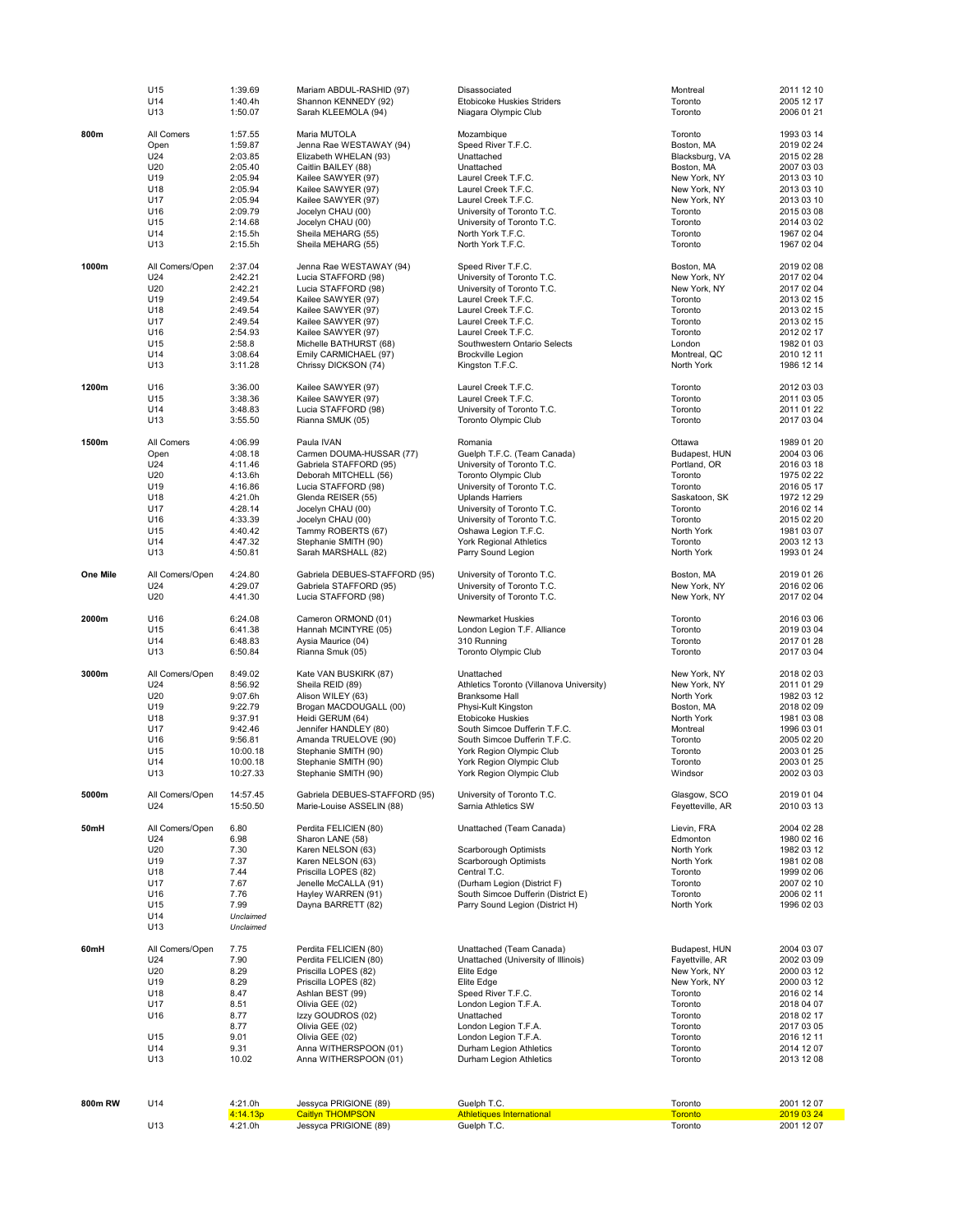| 1500m RW | All Comers      | 5:53.41              | Debbie LAWRENCE                                | <b>United States</b>                                                   | Hamilton                     | 1993 01 15               |
|----------|-----------------|----------------------|------------------------------------------------|------------------------------------------------------------------------|------------------------------|--------------------------|
|          | Open            | 6:02.04              | Ann PEEL (61)                                  |                                                                        | East Rutherford, NJ          | 1987 02 14               |
|          | U24             | 6:24.56              | Rachel LAVALLEE                                | Peterborough Legion                                                    | Hamilton                     | 2005 02 18               |
|          | U20             | 6:24.56              | Rachel LAVALLEE                                | Peterborough Legion                                                    | Hamilton                     | 2005 02 18               |
|          | U19             | 6:31.36              | Joan BENDER (63))                              | Mississauga T.F.C.                                                     | North York                   | 1981 02 08               |
|          | U18             | 8:23.08              | Hanna DOONAN (99)                              | Brockville Legion T.C.                                                 | Toronto                      | 2013 01 27               |
|          | U17             | 8:23.08              | Hanna DOONAN (99)                              | Brockville Legion T.C.                                                 | Toronto                      | 2013 01 27               |
|          | U16             | 8:23.08              | Hanna DOONAN (99)                              | Brockville Legion T.C.                                                 | Toronto                      | 2013 01 27               |
|          |                 | 8:14.61p             | Breagha SHARPE (03)                            | <b>Athletiques International (Team Ontario)</b>                        | <b>Toronto</b>               | 2018 02 19               |
|          | U15             | 8:23.08              | Hanna DOONAN (99)                              | Brockville Legion T.C.                                                 | Toronto                      | 2013 01 27               |
| 3000m RW | All Comers      | 11:49.73             | Elena NIKOLAEVA                                | Russia                                                                 | Toronto                      | 1993 03 13               |
|          | Open            | 12:23.84             | Rachel SEAMAN (86)                             | Peterborough Legion T.C.                                               | Toronto                      | 2014 02 09               |
|          | U24             | 13:22.09             | Alison BAKER (64)                              |                                                                        | North York                   | 1985 02 03               |
|          | U20             | 13:43.9h             | Alison BAKER (64)                              | Mississauga T.F.C.                                                     | Sherbrooke                   | 1983 02 26               |
|          | U19             | 14:22.7              | Lora RIGUTTO (68)                              | <b>Brockville Legion Harriers</b>                                      | North York                   | 1986 02 02               |
|          | U18<br>U17      | 16:18.94<br>16:18.94 | Audrey MCCARTHY (02)<br>Audrey MCCARTHY (02)   | Peterborough Legion T.C.<br>Peterborough Legion T.C.                   | Montreal, QC<br>Montreal, QC | 2018 02 10<br>2018 02 10 |
| 5000m RW | All Comers/Open | 23:09.3              | Joni-Ann BENDER (63)                           | <b>Etobicoke Twins</b>                                                 | North York                   | 1997 04 12               |
|          | U24             | 23:14.44             | Ann PEEL (61)                                  | East Ottawa Lions                                                      | North York                   | 1984 02 26               |
| HJ       | All Comers      | 2.02<br>2.02         | Stefka KOSTADINOVA                             | Bulgaria                                                               | Toronto<br>Toronto           | 1993 03 13               |
|          |                 | 1.95                 | <b>Heike HENKEL</b>                            | Germany                                                                | Arnstadt, GER                | 1993 03 13<br>2007 02 03 |
|          | Open            |                      | Nicole FORRESTER (76)                          | Unattached                                                             |                              |                          |
|          | U24             | 1.91                 | Wanita DYKSTRA (75)                            | Kansas State University                                                | Lincoln, NE                  | 1996 02 23               |
|          | U20             | 1.86                 | Julie WHITE (60)                               | <b>Etobicoke Striders</b>                                              | Toronto                      | 1976 02 13               |
|          | U19             | 1.86                 | Julie WHITE (60)                               | <b>Etobicoke Striders</b>                                              | Toronto                      | 1976 02 13               |
|          | U18             | 1.86                 | Julie WHITE (60)                               | <b>Etobicoke Striders</b>                                              | Toronto                      | 1976 02 13               |
|          | U17             | 1.86                 | Julie WHITE (60)                               | <b>Etobicoke Striders</b>                                              | Toronto                      | 1976 02 13               |
|          | U16             | 1.85                 | Julie WHITE (60)                               | Brampton Kinsmen T.C.                                                  | Toronto                      | 1975 02 08               |
|          |                 | 1.85                 | Julie WHITE (60)                               | Ontario                                                                | Edmonton, AB                 | 1975 03 08               |
|          | U15             | 1.70                 | Julie WHITE (60)                               | Brampton T.C.                                                          | Detroit, MI                  | 1974 03 17               |
|          | U14             | 1.68                 | Shyla CARDY (97)                               | Niagara Olympic Club                                                   | Windsor                      | 2010 12 19               |
|          | U13             | 1.54                 | Heather HAMILTON (88)                          | Unattached                                                             | Toronto                      | 2000 12 02               |
| PV       | All Comers      | 4.71                 | Jenn STUCZYNSKI                                | Adidas (USA)                                                           | Toronto                      | 2008 01 19               |
|          |                 | 4.71                 | Jenn SUHR                                      | Team Adidas (USA)                                                      | Toronto                      | 2011 02 20               |
|          | Open            | 4.70                 | Alysha NEWMAN (94)                             | <b>Bolton Pole Vault</b>                                               | Birmingham, GBR              | 2018 03 03               |
|          | U24             | 4.65                 | Alysha NEWMAN (94)                             | <b>Bolton Pole Vault</b>                                               | Des Moines, IA               | 2017 04 29               |
|          | U20             | 4.23                 | Alysha NEWMAN (94)                             | London Legion T.F.A. (Eastern Michigan University)                     | Ypsilanti, MI                | 2013 02 22               |
|          | U19             | 4.00                 | Alysha NEWMAN (94)                             | London Legion T.F.A.                                                   | Toronto                      | 2011 02 20               |
|          | U18             | 4.00                 | Alysha NEWMAN (94)                             | London Legion T.F.A.                                                   | Toronto                      | 2011 02 20               |
|          |                 | 4.01                 | Jennifer ELIZAROV (03)                         | <b>Elite Polve Vault</b>                                               | Guelph, ON                   | 2020 02 14               |
|          | U17             | 3.85                 | Alysha NEWMAN (94)                             | London Legion T.F.A.                                                   | London                       | 2010 12 04               |
|          | U16<br>U15      | 3.30<br>3.30         | Alina BILENKO (04)                             | Project Athletics T.F.C.                                               | Toronto<br>Toronto           | 2018 02 03<br>2018 02 03 |
|          |                 |                      | Alina BILENKO (04)                             | Project Athletics T.F.C.                                               |                              |                          |
| IJ       | All Comers      | 6.84                 | Marieta ILCU                                   | Romania                                                                | Toronto                      | 1993 03 12               |
|          |                 | 6.84                 | Susen TIEDTKE                                  | Germany                                                                | Toronto                      | 1993 03 12               |
|          | Open            | 6.60                 | Tabia CHARLES (85)                             | Elite Edge                                                             | Ithaca, NY                   | 2010 02 13               |
|          | U24             | 6.51                 | Alice FALAIYE (78)                             | Unattached (Rice University)                                           | Fayettville, AR              | 2001 03 09               |
|          | U20             | 6.20                 | Karen NELSON (63)                              | Scarborough Optimists                                                  | Sherbrooke                   | 1982 02 07               |
|          | U19             | 6.19                 | Debbie VAN KIEKEBELT(54)                       | Scarborough Central Lions                                              | Toronto                      | 1971 03 13               |
|          | U18             | 6.19                 | Debbie VAN KIEKEBELT(54)                       | Scarborough Central Lions                                              | Toronto                      | 1971 03 13               |
|          | U17             | 6.01                 | Donna SUMMERLAND (58)                          | Scarborough Optimists                                                  | Toronto                      | 1973 02 17               |
|          | U16             | 6.01                 | Donna SUMMERLAND (58)                          | <b>Scarborough Optimists</b>                                           | Toronto                      | 1973 02 17               |
|          | U15             | 5.33                 | Denise FILLION (64)                            | Tillsonburg Legion T.F.C.                                              | Ottawa                       | 1978 03 04               |
|          | U14             | 5.24                 | Veronica DYER (77)                             | Oshawa Durham Olympics X-L's                                           | North York                   | 1990 12 01               |
|          | U13             | 4.91                 | Shawna JACKMAN (93)                            | Unattached                                                             | Toronto                      | 2005 12 03               |
| TJ       | All Comers      | 14.47                | Inessa KRAVETS                                 | Ukraine                                                                | Toronto                      | 1993 03 14               |
|          | Open            | 14.02                | Tabia CHARLES (85)                             | <b>Power Athletics</b>                                                 | South Bend, IN               | 2007 03 03               |
|          | U24             | 14.02                | Tabia CHARLES (85)                             | Power Athletics                                                        | South Bend, IN               | 2007 03 03               |
|          | U20             | 13.53                | Tabia CHARLES (85)                             | Elite Edge (University of Miami)                                       | Gainesville, FL              | 2004 01 17               |
|          | U19             | 13.13                | Tabia CHARLES (85)                             | Westview Legends (Westview S.S.)                                       | New York, NY                 | 2003 03 16               |
|          | U18             | 12.92                | Tabia CHARLES (85)                             | Etobicoke Gladstone                                                    | New York, NY                 | 2001 03 11               |
|          | U17             | 12.92                | Tabia CHARLES (85)                             | Etobicoke Gladstone                                                    | New York, NY                 | 2001 03 11               |
|          | U16             | 11.73                | Angela MERCURIO (96)                           | <b>Supreme Athletics</b>                                               | Toronto                      | 2011 11 26               |
|          | U15             | 11.33                | Taylor NEELY (92)                              | I Be Fast                                                              | Toronto                      | 2006 12 02               |
|          |                 | 11.60p               | Kalista ELLIOTT (05)                           | <b>Unattached Ontario</b>                                              | <b>Toronto</b>               |                          |
|          | U14<br>U13      | 10.81<br>10.49       | Michelle MACDONALD (81)<br>Jillian CATTON (03) | Pegasus Athletic Club<br><b>Lightning Athletics</b>                    | North York<br>Toronto        | 1994 12 04<br>2015 12 30 |
|          |                 |                      |                                                |                                                                        |                              |                          |
| SP       | All Comers      | 19.57                | Svetlana KRIVELEVA                             | Russia                                                                 | Toronto                      | 1993 03 14               |
|          | Open            | 18.20                | Brittany CREW (94)                             | <b>SISU Throws Club</b>                                                | Montreal, QC                 | 2018 02 10               |
|          | U24             | 17.93                | Brittany CREW (94)                             | SISU Throws Club                                                       | University Park, PA          | 2017 02 18               |
|          | U20             | 16.15                | Nancy McCREDIE (45)                            | Don Mills T.C.                                                         | Toronto                      | 1964 01 24               |
|          | U19             | 15.58                | Brittany CREW (94)                             | Phoenix Athletics (University of Eastern Michigan)                     | Ypsilanti, MI                | 2012 12 07               |
|          | U18             | 16.51                | Trinity TUTTI (00)                             | Team G.R.U.N.T.                                                        | Toronto                      | 2016 01 23               |
|          | U17             | 16.51                | Trinity TUTTI (00)                             | Team G.R.U.N.T.                                                        | Toronto                      | 2016 01 23               |
|          | U16             | 15.55                | Trinity TUTTI (00)                             | Team G.R.U.N.T.                                                        | Toronto                      | 2015 03 07               |
|          | U15             | 14.48                | Trinity TUTTI (00)                             | Team G.R.U.N.T.                                                        | Toronto                      | 2014 12 06               |
|          | U14             | 12.20                | Grace TENNANT (99)                             | Team G.R.U.N.T.                                                        | Toronto                      | 2012 12 08               |
|          | U13             | 8.95<br>9.43p        | Madura MURALEETHARAN (02)<br>Emma NEGRI (08)   | United Tamil Sports Club<br><b>University of Windsor Athletic Club</b> | Toronto<br><b>Toronto</b>    | 2014 12 06<br>2020 01 26 |
|          |                 |                      |                                                |                                                                        |                              |                          |
| Weight   | All Comers/Open | 23.61                | Sultana FRIZELL (84)                           | Ottawa Lions (University of Georgia)                                   | Anderson, IN                 | 2017 02 25               |
|          | U24             | 20.37                | Sultana FRIZELL (84)                           | Ottawa Lions (University of Georgia)                                   | Fayetteville, AK             | 2005 03 12               |
|          | U20             | 17.99                | Obeng MARFO (96)                               | York University T.C. (Penn State)                                      | University Park, PA          | 2015 12 12               |
|          | U19             | 17.67                | Obeng MARFO (96)                               | York University T.C. (Penn State)                                      | University Park, PA          | 2014 12 13               |
|          | U18             | 17.95                | Trinity TUTTI (00)                             | Team G.R.U.N.T.                                                        | Toronto                      | 2016 02 07               |
|          | U17             | 17.95                | Trinity TUTTI (00)                             | Team G.R.U.N.T.                                                        | Toronto                      | 2016 02 07               |
|          |                 |                      |                                                |                                                                        |                              |                          |
|          | U16<br>U15      | 19.79                | Trinity TUTTI (00)                             | Team G.R.U.N.T. (Team Ontario Midget Dual)                             | Toronto                      | 2015 02 14               |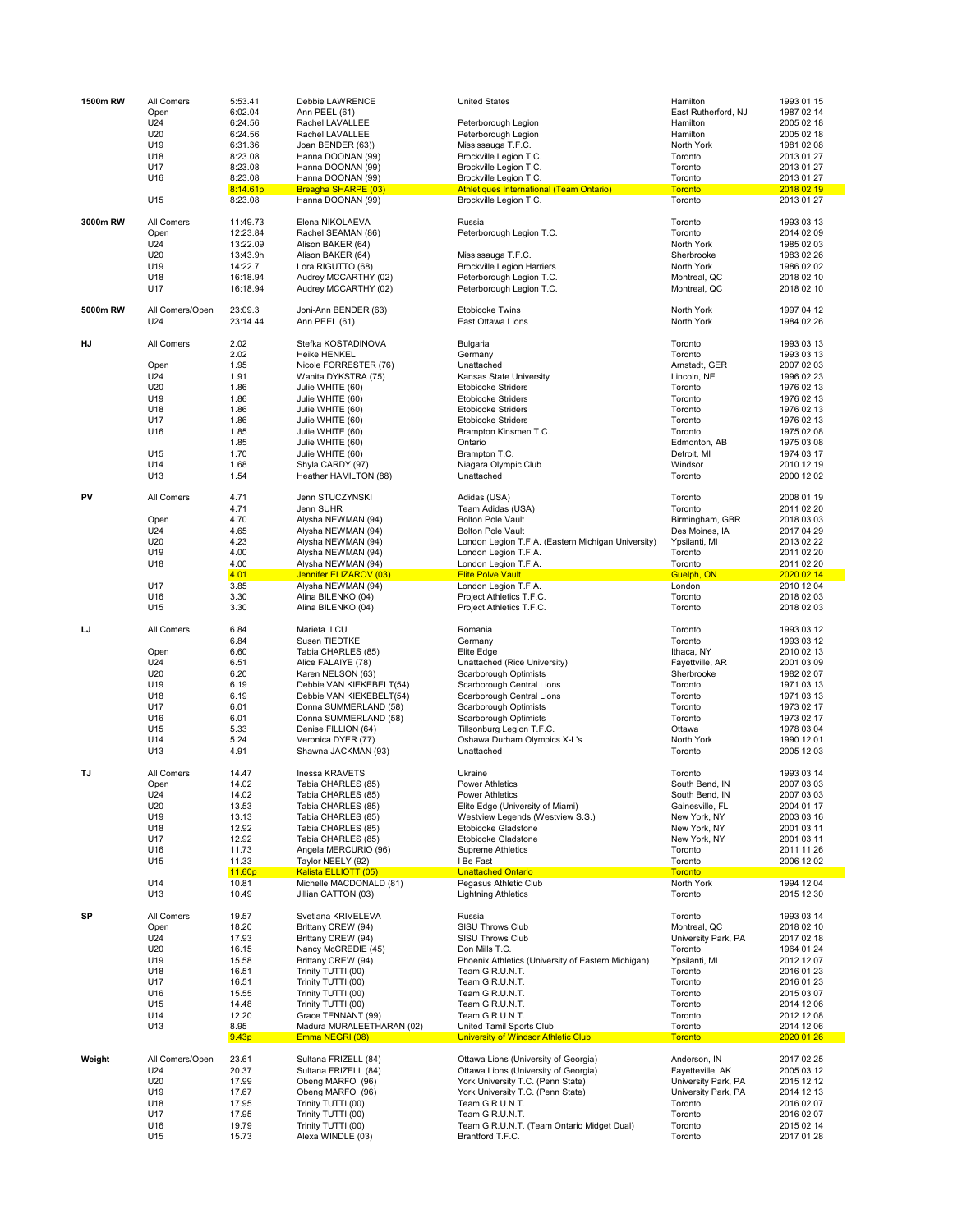## 17.20p Michell VAN STUYVENBERG (05) Saugeen Track & Field Club Toronto 2019 11 30

| Tetrathlon | Midget-U16                                             | 2779              | Victoria FAIR (99)<br>9.20 1.49 11.13 27.19                                                                     | Niagara Regional Athletics                                                  | Toronto               | 2014 03 23               |
|------------|--------------------------------------------------------|-------------------|-----------------------------------------------------------------------------------------------------------------|-----------------------------------------------------------------------------|-----------------------|--------------------------|
|            | Midget-U15                                             | 2573              | Izzy GOUDROS (03)                                                                                               | <b>Bullets Track Club</b>                                                   | Toronto               | 2017 01 28               |
|            | U14                                                    | 2032              | 9.24 1.43 8.44 26.65<br>Elise SAWYER (05)                                                                       | Monte Cristo Track Club                                                     | Toronto               | 2018 01 14               |
|            | U13                                                    | 1259              | 10.35  1.35  5.69  27.49<br>Erika LEALESS (06)                                                                  | London Western T.F.C.                                                       | Toronto               | 2018 01 14               |
|            | Tetrathlon: 60m Hurdles, High Jump, Shot Put, 200m     |                   | 12.26  1.14  5.06  30.59                                                                                        |                                                                             |                       |                          |
| Pentathlon | All Comers                                             | 4686              | Liliana NASTASE                                                                                                 | Romania                                                                     | Toronto               | 1993 03 12               |
|            | Open                                                   | 4550              | 8.21 1.76 13.88 6.43 2:14.13<br>Jill GIFFEN (58)                                                                | Canada                                                                      | Canyon, TX            | 1982 02 20               |
|            |                                                        |                   | 8.51  12.14  1.80  6.32  2:11.80                                                                                |                                                                             |                       |                          |
|            | Espoir-U24                                             | 4116              | Jill ROSS-GIFFEN (58)<br>8.82 10.95 1.69 6.07 2:17.1                                                            | Canada                                                                      | Pocatello, ID         | 1981 02 22               |
|            | Junior-U20                                             | 4025              | Dallyssa HUGGINS (98)<br>9.43 13.57 1.71 5.35 2:13.53                                                           | Unattached                                                                  | Lincoln, NE           | 2017 02 03               |
|            | Junior-U19                                             | 3885              | Dallyssa HUGGINS (98)<br>9.66 10.71 1.79 5.35 2:13.82                                                           | Unattached                                                                  | New York, NY          | 2016 03 12               |
|            | Youth-U18                                              | 3744              | Dallyssa HUGGINS (98)<br>9.44 1.73 11.03(3kg) 4.94 2:14.95                                                      | Unattached                                                                  | Montreal, QC          | 2015 02 21               |
|            | Youth-U17                                              | 3480              | Victoria FAIR (99)<br>9.14 1.61 12.47(3kg) 5.04 2:38.50                                                         | Niagara Regional Athletics                                                  | Toronto               | 2015 02 07               |
|            | Pentathlon: 60mH, High Jump, Shot Put, Long Jump, 800m |                   |                                                                                                                 |                                                                             |                       |                          |
| 4X200m     | All Comers                                             | 1:39.7            | <b>ONTARIO</b> (Composite Team)                                                                                 |                                                                             | Montreal              | 1978 03 04               |
|            | Open                                                   | 1:40.0<br>1:42.06 | ATOMS TRACK CLUB (Club)<br>FLYING ANGELS (Club)                                                                 |                                                                             | North York<br>Windsor | 1980 02 23<br>2012 02 05 |
|            |                                                        |                   | (Tashuana Yap Chung, Khadijah Valentine, Naomi Kerr, Danielle Knight)                                           |                                                                             |                       |                          |
|            | Espoir-U24                                             | 1:41.72           | ONTARIO ALL-STAR TEAM (Composite Team)<br>(Tashuana Yap Chung, D'Andra Layne, Jameliah Reid, Crystal Emmanuel)  |                                                                             | New York, NY          | 2010 03 13               |
|            |                                                        | 1:42.06           | <b>FLYING ANGELS (Club)</b>                                                                                     |                                                                             | Windsor               | 2012 02 05               |
|            | Junior-U20                                             | 1:41.72           | (Tashuana Yap Chung, Khadijah Valentine, Naomi Kerr, Danielle Knight)<br>ONTARIO ALL-STAR TEAM (Composite Team) |                                                                             | New York, NY          | 2010 03 13               |
|            |                                                        | 1:42.06           | (Tashuana Yap Chung, D'Andra Layne, Jameliah Reid, Crystal Emmanuel)<br><b>FLYING ANGELS (Club)</b>             |                                                                             | Windsor               | 2012 02 05               |
|            |                                                        |                   | (Tashuana Yap Chung, Khadijah Valentine, Naomi Kerr, Danielle Knight)                                           |                                                                             |                       |                          |
|            | Youth-U18                                              | 1:42.56           | <b>BRAMPTON T.F.C.</b><br>(Khamica Bingham, Khadijah Thompson, Nita Patterson-Reid, Naomi Kerr)                 |                                                                             | Windsor               | 2010 02 14               |
|            | Midget-U16                                             | 1:45.51           | <b>FLYING ANGELS</b><br>(Tashuana Yap Chung, Kiara Tennant, Jameliah Reid, Sade Lewis)                          |                                                                             | Toronto               | 2008 11 28               |
|            |                                                        | 1:44.89p(2)       | <b>FLYING ANGELS</b>                                                                                            | (Tolulope Akinduro, Sahana Lugirthanathan, Gabrielle Cole, Mckayla Francis) | <b>Toronto</b>        | 2019 03 03               |
|            |                                                        | 1:42.95           | TEAM ONTARIO (COMPOSITE)                                                                                        |                                                                             | Toronto               | 2018 02 17               |
|            | Bantam-U14                                             | 1:45.52           | (Izzy Goudros, Jillian Catton, Trinity Miller, Nicole Mckenzie)<br>OSHAWA LEGION                                |                                                                             | Toronto               | 1998 12 04               |
|            |                                                        |                   | (Tabia Charles, Nikita DeGiannes, Shannon Boodram, Patricia Mayers)                                             |                                                                             |                       |                          |
| 4X400m     | All Comers                                             | 3:28.90           | RUSSIA (Composite Team)                                                                                         |                                                                             | Toronto               | 1993 03 13               |
|            |                                                        | 3:42.21           | (Marina Shmonina, Tatyana Alekseyeva, Elena Andreeva, Elena Ruzina)<br>UNIVERSITY OF TORONTO T.C.               |                                                                             | Windsor               | 2013 02 22               |
|            |                                                        | 3:40.08p(2)       | (Natalie Geiger, Sarah Wells, Rachel Jewett, Alicia Brown)<br><b>SPEED RIVER TRACK AND FIELD CLUB</b>           |                                                                             | <b>Winnipeg, MB</b>   | 2019 03 09               |
|            |                                                        |                   | (Morgam Byng, Sadie-Jane Hickson, Jenna Smith, Zoe Sherar)                                                      |                                                                             |                       |                          |
|            | Open                                                   | 3:42.21           | UNIVERSITY OF TORONTO T.C.<br>(Natalie Geiger, Sarah Wells, Rachel Jewett, Alicia Brown)                        |                                                                             | Windsor               | 2013 02 22               |
|            |                                                        | 3:40.08p(2)       | <b>SPEED RIVER TRACK AND FIELD CLUB</b><br>(Morgam Byng, Sadie-Jane Hickson, Jenna Smith, Zoe Sherar)           |                                                                             | <b>Winnipeg, MB</b>   | 2019 03 09               |
|            | Espoir-U24                                             | 3:48.5            | <b>ONTARIO</b> (Composite Team)                                                                                 |                                                                             | Edmonton              | 1975 03 09               |
|            |                                                        | 3:40.08p(2)       | (Marg MacGowan, Liz Damman, Susan Bradley, Maureen McDermott)<br><b>SPEED RIVER TRACK AND FIELD CLUB</b>        |                                                                             | <b>Winnipeg, MB</b>   | 2019 03 09               |
|            | Junior-U20                                             | 3:48.44           | (Morgam Byng, Sadie-Jane Hickson, Jenna Smith, Zoe Sherar)<br>The Speed Academy                                 |                                                                             | Toronto               | 2015 03 08               |
|            |                                                        |                   |                                                                                                                 | (Xahria Santiago, Ebhani Blackwood, Divina Henry, Mariam Abdul-Rashid)      |                       |                          |
|            | Youth-U18                                              | 3:54.43           | PROJECT ATHLETICS<br>(Chantel Burnett, Eden Senior, Kishana Smith, Kyra Constantine)                            |                                                                             | Toronto               | 2015 03 08               |
|            | Midget-U16                                             | 4:11.07           | <b>LAUREL CREEK</b><br>(Linsey Austin, Jessica Buttinger, Emma Glofcheski, Maddie Buttinger)                    |                                                                             | Toronto               | 2004 04 04               |
|            | Bantam-U14                                             | 4:28.04           | NIAGARA REGIONAL ATHLETICS<br>(Stephanie Burch, Robyn Kowalski, Marissa Mikita, Jacqui Precious)                |                                                                             | North York            | 1997 02 02               |
| 4X800m     | All Comers/Open                                        | 8:32.36           | UNIVERSITY OF TORONTO                                                                                           |                                                                             | Toronto               | 2015 03 13               |
|            | Espoir-U24                                             | 8:47.53           | (Rachel Jewett, Honor Walmsley, Sasha Gollish, Gabriella Stafford)<br>UNIVERSITY OF TORONTO                     |                                                                             | Edmonton, AB          | 2014 03 08               |
|            | Junior-U20                                             | 9:17.75           | (Kelly Hennessy, Fiona Callender, Colleen Hennessy, Honor Walmsley)<br>LAUREL CREEK (CLUB)                      |                                                                             | Toronto               | 2015 02 20               |
|            |                                                        |                   |                                                                                                                 |                                                                             |                       |                          |
|            |                                                        |                   | (Mackenzie Morgan, Sydney Collins, Christine Laurie, Kailee Sawyer)                                             |                                                                             |                       |                          |
|            | Youth-U18                                              | 9:28.76           | CENTRAL TORONTO ATHLETIC CLUB<br>(Kylee Raftis, Allison Anderson, Emily Cohen, Kate Stewart)                    |                                                                             | Toronto               | 2015 02 15               |
|            | Midget-U16                                             | 9:31.06           | UNIVERSITY OF TORONTO TRACK CLUB<br>(Ania Krekora, Beatrix Maddocks, Jocelyn Chau, Haley Walker)                |                                                                             | Toronto               | 2015 02 15               |
|            | Bantam-U14                                             | 10:28.4           | <b>BROCKVILLE LEGION</b><br>(Emily Carmichael, Paige Morin, Alex Brett, Brynn Gilmour)                          |                                                                             | Kingston. ON          | 2010 12 05               |